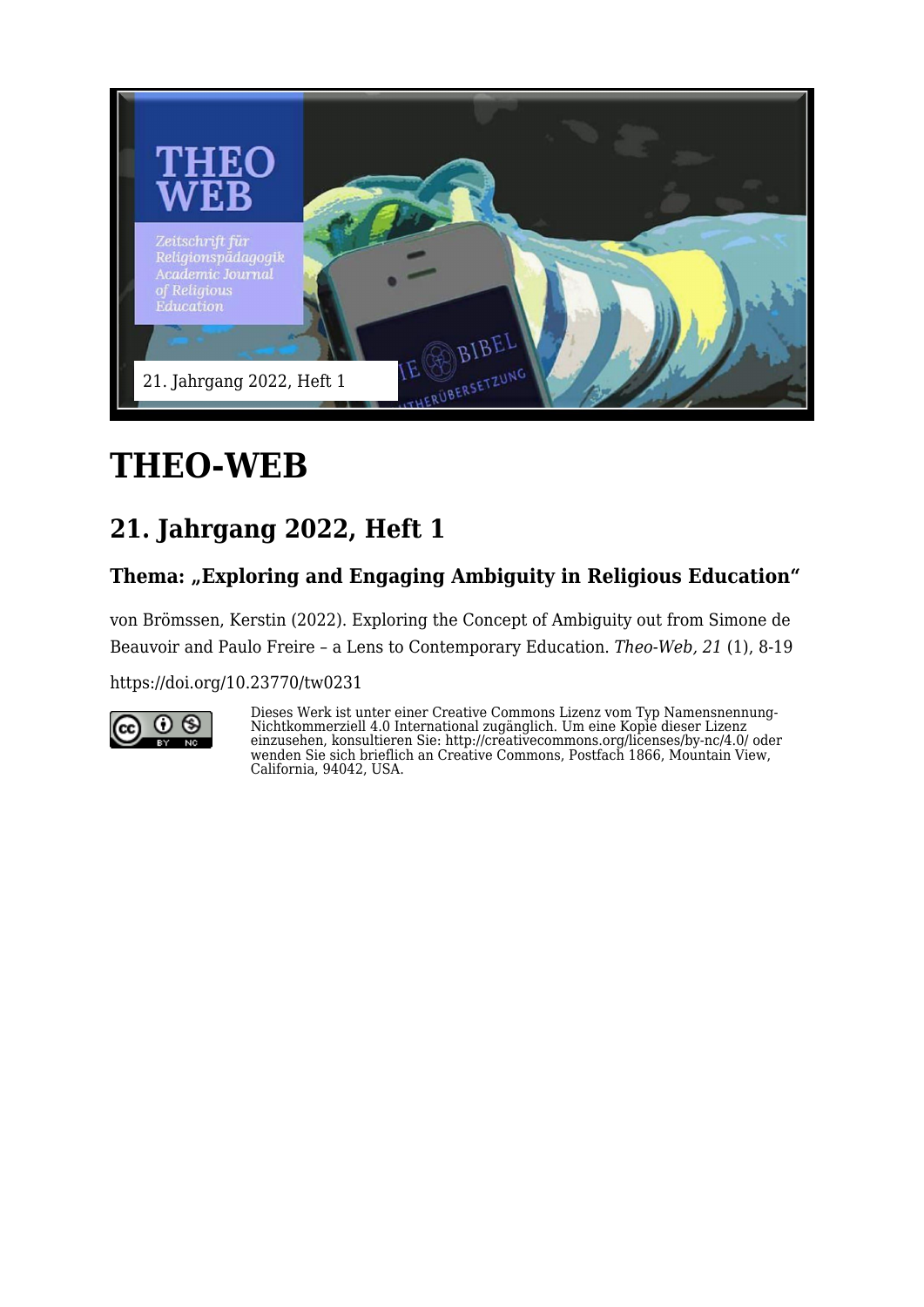#### **Exploring the Concept of Ambiguity out from Simone de Beauvoir and Paulo Freire – a Lens to Contemporary Education**

von

Kerstin von Brömssen

#### *Abstract*

*Dieser Aufsatz untersucht eine spezifische Linie der Auffassung von Ambiguität, die sich aus dem französischen Existentialismus speist. Im Vordergrund steht das Verständnis des Konzepts der Ambiguität durch die Philosophin Simone de Beauvoir, einer der führenden Vertreterinnen des Existenzialismus, wobei besonders auf ihr Werk Ethik der Ambiguität (2018[1947]) Bezug genommen wird. Eng damit verwoben ist die pädagogische Sicht des brasilianischen Pädagogen Paulo Freire, der vom französischen existenzialistischen Denken beeinflusst wurde. Im Anschluss an diese beiden werden einige aktuelle Bildungsthemen aufgenommen und mit dem Verständnis der beiden ins Gespräch gebracht.*

*This essay explores the concept of ambiguity out from an understanding developed by the French philosopher Simone de Beauvoir. She was one of existentialism's leading exponents, and her work entitled Ethics of Ambiguity (2018[1947]) works as a starting point. The concept of ambiguity is further explored from an educational view, with the help of the Brazilian educationalist Paulo Freire who was influenced by the French existentialist thinking. The essay ends discussing some current themes in education, with the insights brought out by the explorations of the concept of ambiguity by de Beauvoir and Freire.*

*Schlagwörter: Ambiguität, Bildung, Simone de Beauvoir, Paulo Freire, Existentialimus Keywords: Ambiguität, Bildung, Simone de Beauvoir, Paulo Freire, Existentialimus*

#### **1 Simone de Beauvoir and French Existentialism**

Simone de Beauvoir (1908–1986) is a key figure of French existentialism. Her best-known work, entitled *The Second Sex*, was first published in 1949 and is recognized as a foundational work in feminist philosophy. However, even before the publication of that book, her work on ambiguity had been published with the title *Pour une morale de l'ambiguité* (1947). This work can be seen as the culmination of de Beauvoir's interest in moral and ethical topics, an area of interest she had had since she was a student. At the time, such issues were widely articulated in society because of World War II, and accordingly, de Beauvoir argued for ethical considerations here and now and in the politics that shape society at present (Gothlin, 2018, 12–15). De Beauvoir's work includes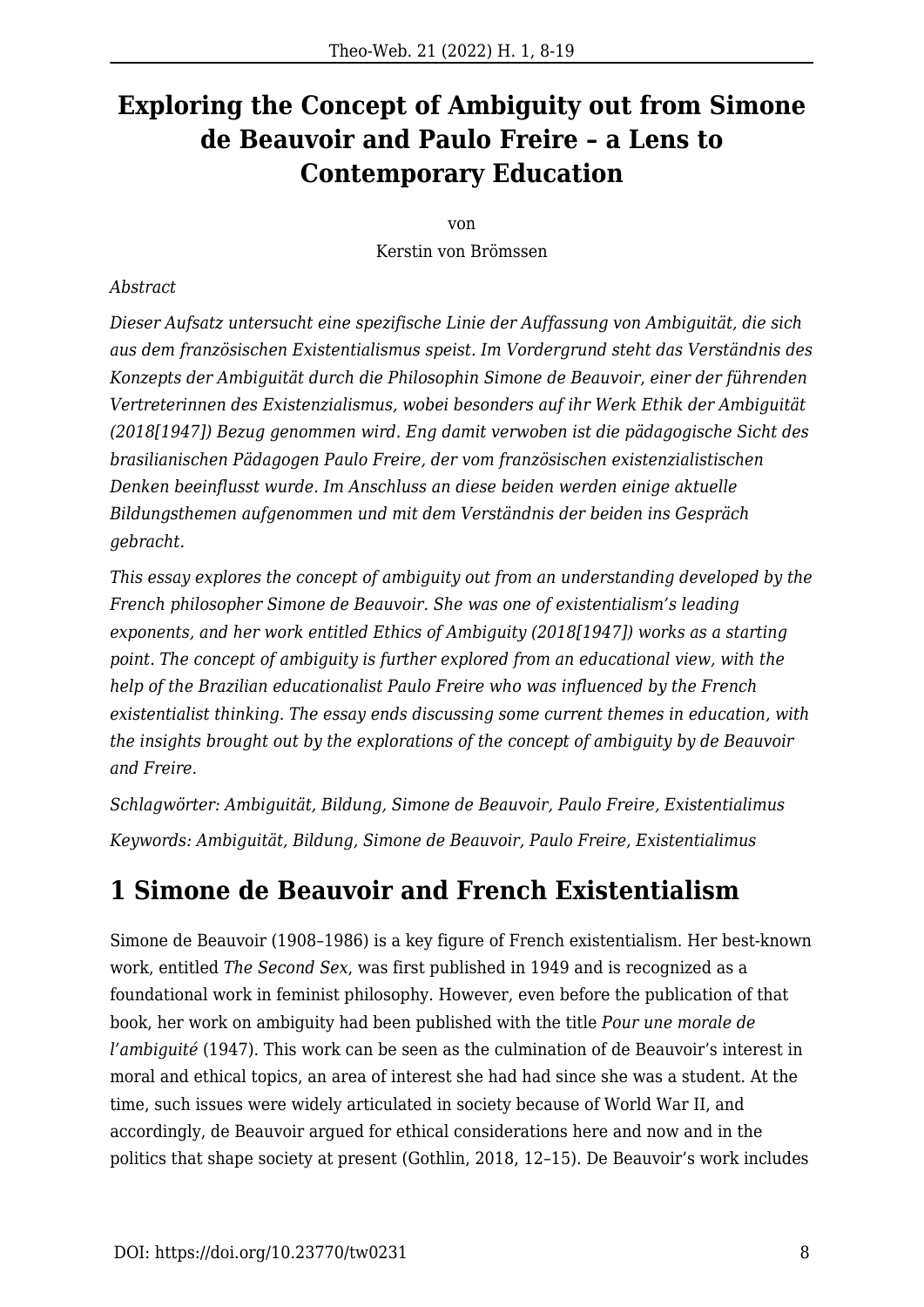ethical philosophical discussions of human finitude, the self-other relation, and the relation between individuals and universals (Wehrle, 2020). She worked in a broad way, like the Enlightenment philosophers or philosophers in the Humanist tradition (Green & Green, 2011; Daigle & Renée, 2015, 7).

In *Pour une morale de l'ambiguité* (1947), de Beauvoir developed ethics from existentialism and a basic thinking about the ambiguity of the human condition. Beauvoir claimed that the individual ought to establish an authentic relation to herself, acknowledging the ambiguity of her own experiences as well as the ambiguity in her relations to the "Other" (Daigle, 2014, 197).

In the work of the existentialists, such as Kirkegaard and Sartre, the view of the human freedom is central. They asked questions such as "Who am I?" "Why am I here?" and "What is the meaning of life?" Kirkegaard answered these questions as a Christian, while Sartre and de Beauvoir offered a critique of religions.

*The Ethics of Ambiguity* begins with the central existentialist premise that "existence precedes essence" and de Beauvoir wrote: "Man is free in her/his choices and therefore always responsible for decisions and course of life. With freedom of choice comes anxiety" (1947/2018). This means that we, as humans, create our own essence or "nature" through our choices and actions, and that the existence of humankind is inherently ambiguous.

De Beauvoir stated that:

Ambiguity is not a quality of the human as substance, but a characterisation of human existence. We are ambiguous beings destined to throw ourselves into the future while simultaneously it is our very own existence that throws us back into facticity. (1947/2018)

When de Beauvoir discussed human essence, she referred not only to a general notion, but to Heidegger's assertion in "Being and Time", that our creation of ourselves in the present is based both on our past actions and on the choices that we make while projecting ourselves into the future. Beauvoir argued that we, as humans, are stuck between what she called "facticity and transcendence" (de Beauvoir, 1947/2018). Facticity is what we are at a given moment and transcendence of what we can be in the future, ultimately our potential. These questions of "who I am" and "what I could become" in the future give humans existential anxiety rooted in the ambiguity. The fear typically manifests itself at adolescence, the point at which we leave the protected universe and the child's world. Adults are forced to make choices and decisions and assume responsibility – a life paired with fear and the risk of failure (Wehrle, 2020).

#### **2 The Concept of Ambiguity**

Ambiguity stands in the foreground of de Beauvoir's work and this dilemma, or dichotomy, can be extended to questions like "Am I an individual or a group member?",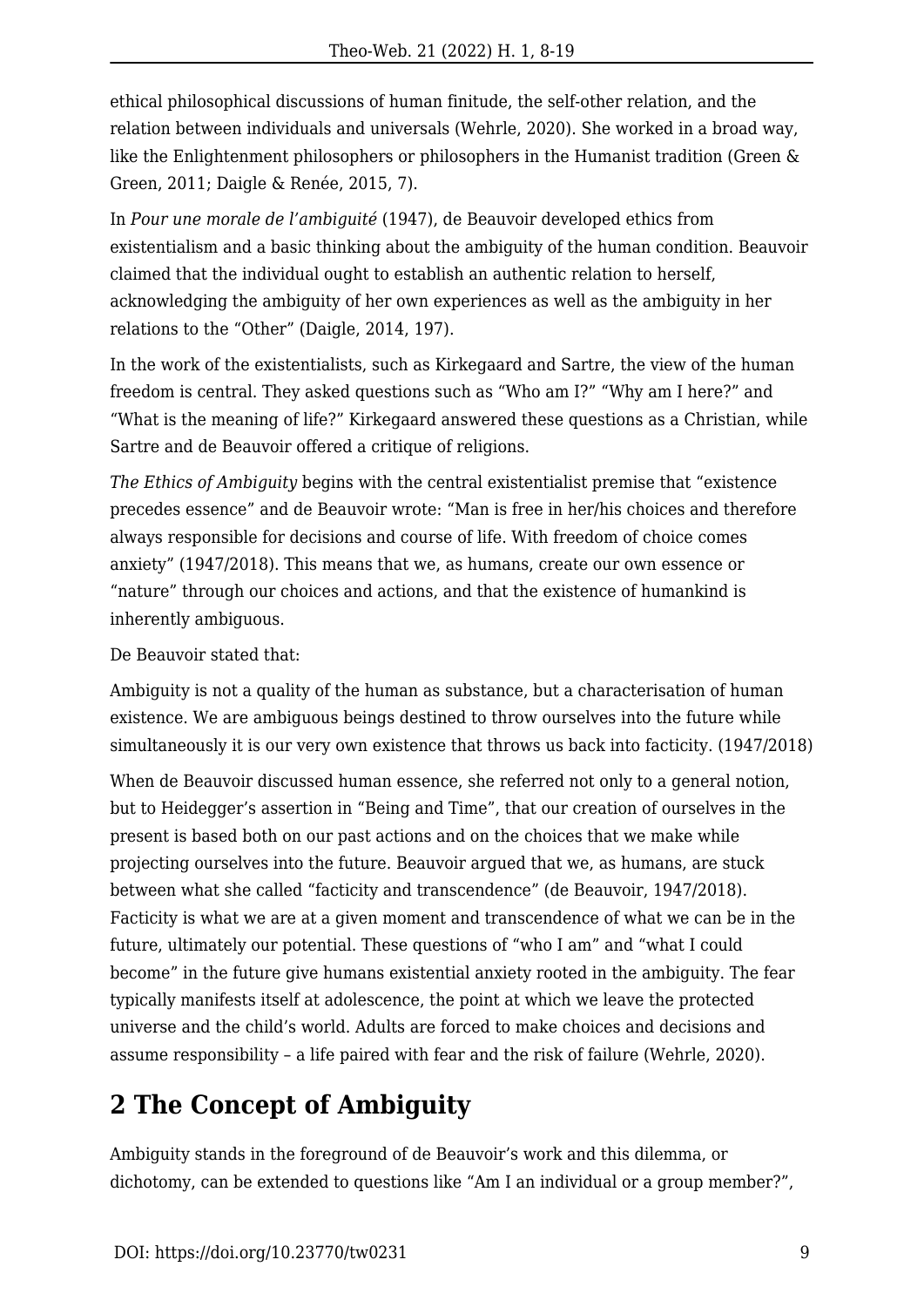"Am I Christian?", "Am I Muslim?", or "Am I Swedish?" The concept of ambiguity refers to the fact that we, as humans, are both objects and subjects, and that we are part of this world of which we are conscious (Wehrle, 2020).

According to de Beauvoir, we are free to choose, which can be scary, as mentioned. Religious leaders and institutions, theologians, and other intellectuals have sought to answer this question on ambiguity, while others have avoided the question. De Beauvoir wrote: "As long as there have been humans, humans that have lived, they have all experienced the tragic ambiguity in their human lives" (1947/2018). Accordingly, humans find themselves situated within paradoxical poles of being and have the existential task of dealing with their existential ambiguity. This is not something we think or reflect on, but something we primarily feel and are anxious about.

According to de Beauvoir, religions and philosophies, as well as politics in the world, use "bad tactics" to escape ambiguity and do not answer the question as a whole. De Beauvoir argued through her questions: Maybe you are not a singular thing? Maybe that situation is more complex than you think? It might not have a singular answer? However, de Beauvoir argued, in recognizing this you are doing something. You are ultimately confirming the very ambiguity in your life. Because when I ask "Who am I?" or "Am I a member in a group/nation/religion?" you are simply both, de Beauvoir would argue. The decision to choose is a false binary opposition and also, according to the philosophies of the past, the traditional belief systems of the past, they exist as comforting convenience. How convenient it is, de Beauvoir argued, that one thing can be explained by one simple answer or one simple factor. She argued that much of the politics, religions, and ethics of the past do not contend the reality of the world. The phenomenon of perceiving duality is as "primordial as consciousness itself" (de Beauvoir, 1949, xix); yet part of the ambiguity of human existence is that we possess a combination of these polarities, including a reciprocity between self and other.

Moral freedom is a response to one's condition of ontological freedom. De Beauvoir wrote, "to will oneself moral and to will oneself free are one and the same decision" (de Beauvoir, 1947/2018). Values are revealed through human beings. De Beauvoir wrote, "one can reveal the world only on a basis revealed by other men" (de Beauvoir, 1947/2018, 71). Therefore, human subjectivity is relational since both meaning, and freedom are disclosed through relationships with others. De Beauvoir further established the relationship between intersubjectively disclosing worlds and human freedom when she wrote, "to wish for the disclosure of the world and to assert oneself as a freedom are one and the same movement" (de Beauvoir, 1947/2018, 24).

For Simone de Beauvoir, then, moral freedom is the choice to develop both one's own ontological freedom and the ontological freedom of others, to engage with others as if they too are for-itself, or transcendent, which they are, as all humans are free. De Beauvoir's ethics are based on relations and reciprocity, which are an aspect of the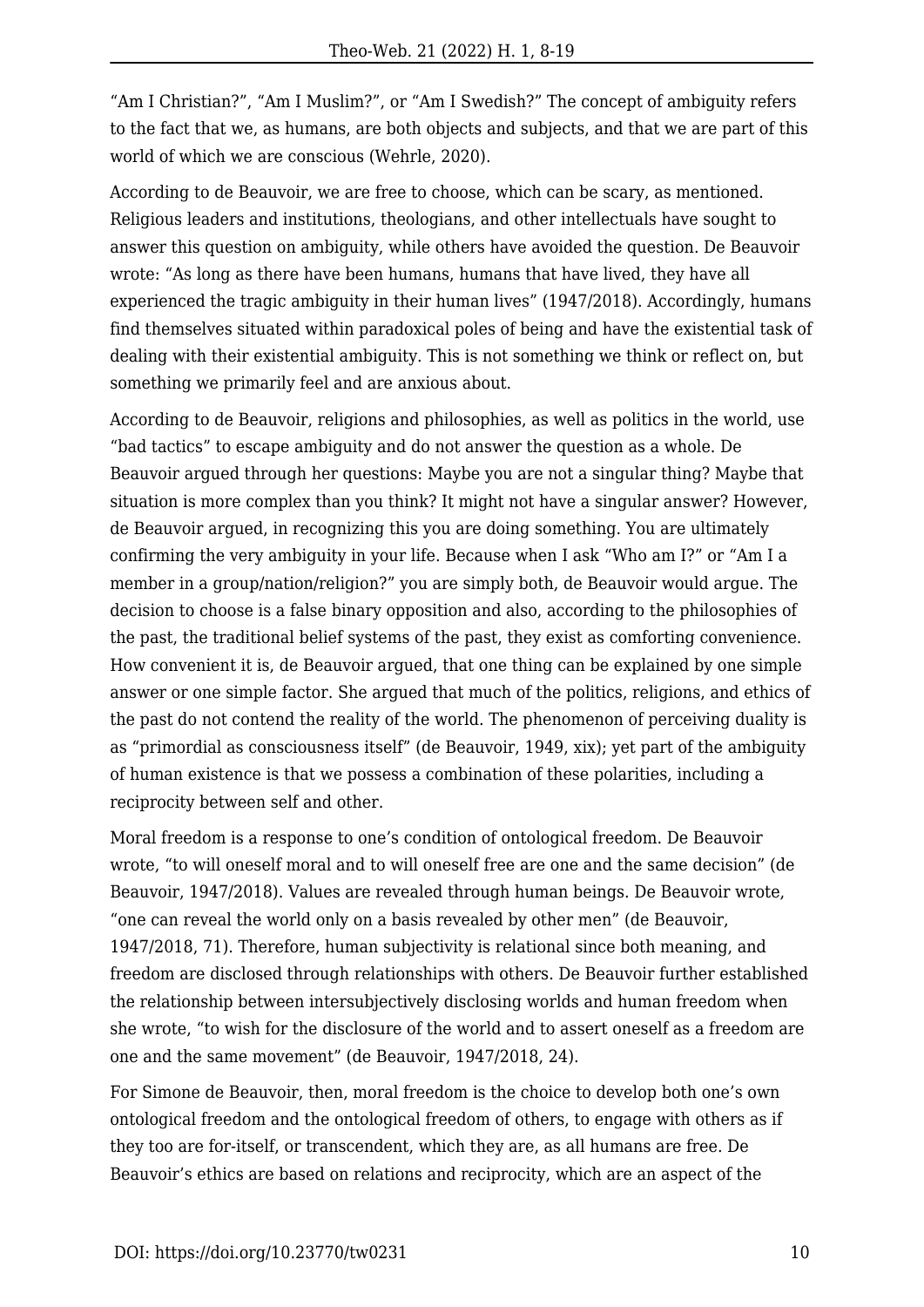ambiguity of the human condition. There is no such thing as the opinion of an isolated individual, de Beauvoir claimed, because there is no such thing as an isolated individual (1947/2018).

In sum, the concept of ambiguity runs as a thread through Simone de Beauvoir's ethics. She returned repeatedly to the ambiguity of human existence and the paradoxes and necessary failures of actions to which these leads. Her ethics build on the understanding that we are separate, individual existences, yet our actions may acquire their meaning only through the presence of others. Consequently, as we are separate, free existences, our plans will naturally often conflict. Therefore, we must create the meaning of our lives and, as de Beauvoir insisted, we are the prerequisite for what we make of our lives.

#### **3 Paulo Freire and "Liberatory Learning"**

The concept of ambiguity is also important to the Brazilian educationalist Paulo Freire (1921–2007), who was also influenced by existentialist thinking (Roberts, 2005, 2020). Freire is often described as one of the world's best known educationalists, and as one of the theorists within the field of critical pedagogy. However, Freire never positioned himself within this field; rather, he talked about his educational thinking as "dialogical pedagogy" or "liberatory learning" (Freire, 1985, 15; Barros, 2020, 160). This educational strategy builds on questioning the status quo in society in the name of social justice and with the aim of social transformation. Freirean thinking is based in Marxist humanism and radical Christianity (Holst, 2006) and, as Cemiloglu claimed, influenced by "Hegel, Marx and Jesus" (2019, 189). Marxist ideas were important to many decolonial movements at the time and widely debated in Freirean circles (Barros, 2020, 165). Also, the Christian Catholic Liberation Theology movement was spreading throughout South America during the 1970s and 1980s and these contacts were formative experiences for Freire (Barros, 2020, 165–166; Cemiloglu, 2019; Waisbord, 2020, 443). Barros emphasized the Christian Catholic influences for Freire and pleaded us to take these influences seriously into account in Freire's thinking. Barros stated: "Still, if we dismiss the relevance of the religious culture from which Freire's work emerges – namely the formative years of liberation theology within Latin American Catholicism – we risk disavowing what orients his texts intellectually and emotionally" (Barros, 2020, 166).

Other influences for Freire were the Frankfurt School thinkers, such as Erich Fromm, Herbert Marcuse, and Ernst Bloch (Cemiloglu, 2019; cf. Gerhardt, 1993, 452).

Freire's 1968 book *Pedagogy of the Oppressed,* which was written in Portuguese and published in Spanish and English in 1970, is widely considered one of the most important books on education in the twentieth century and is still influential in many parts of the world (Kirylo, 2020, 1). However, Freire was also notable influenced by existentialist philosophy, which will be discussed later in this section.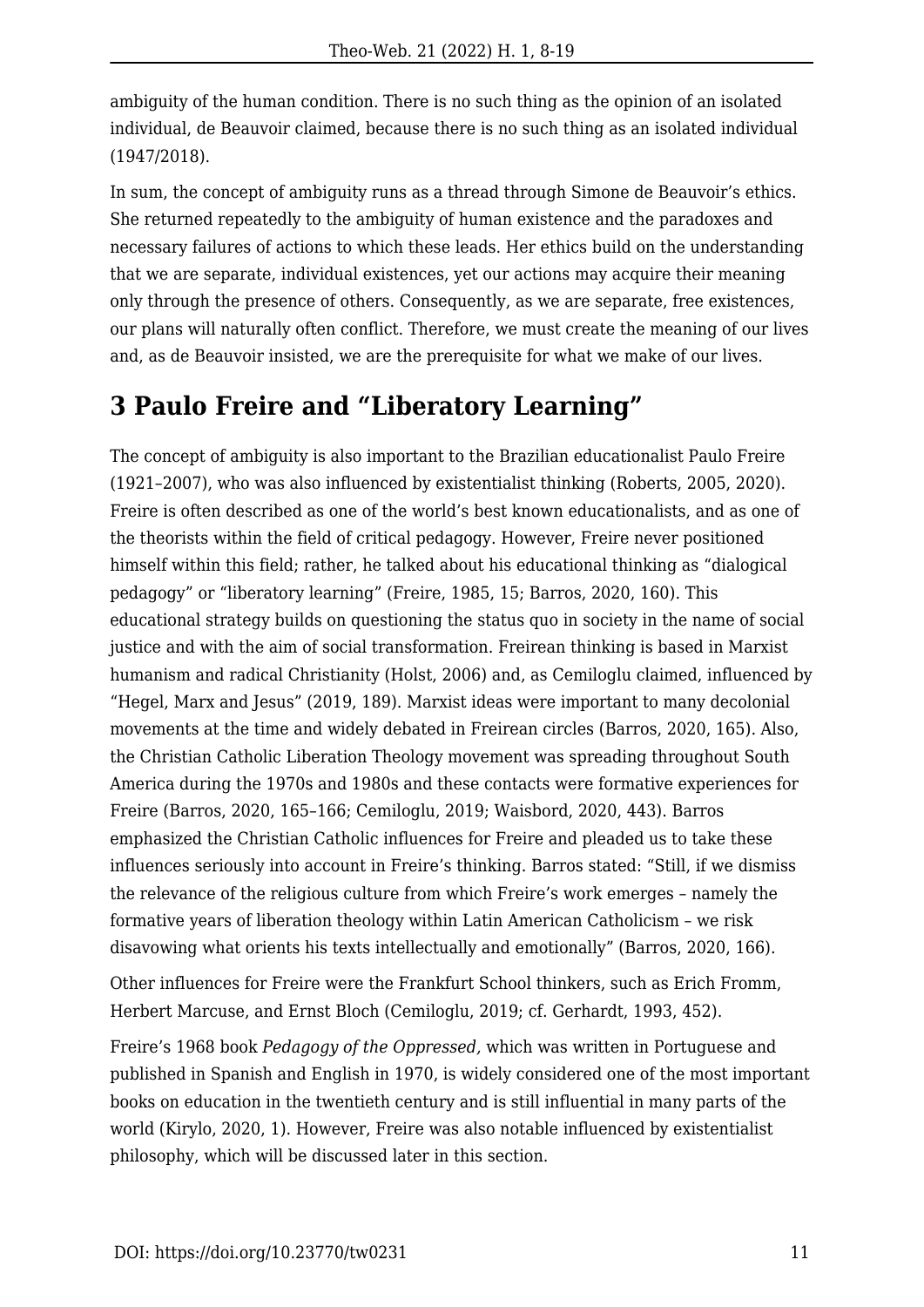Paulo Freire was born in Brazil in 1921. His initial studies and work were in law, but he did not remain in this occupation for long, as he became aware of and experienced Brazil's huge class differences. These experiences were sharpened through the involvement in a radical Christian movement claiming for social justice (Roberts, 2017).

Freire became involved in adult education, and his and his colleagues work in the field of adult literacy work became significant and successful. This was partly because Freire assumed that learners must understand their own reality as part of their learning activity and he insisted on and established a close link between the written word and the world of the student's environment (Gerhardt, 1993, 439; Roberts, 2017).

The literacy work that Freire developed challenged the military power that took over in Brazil in 1964, as literacy was a requirement for voting in presidential elections at the time (Gerhardt, 1993, 445–446). Freire was accused of spreading dangerous foreign ideas throughout the country. He was arrested, jailed and forced to flee Brazil (Mlekwa, 2020, 61). He then spent five years in exile in Chile, where he continued to work with adult education. He was invited to Harvard University and became later a consultant to the newly installed Sub-unit on Education of the World Council of Churches where, among other tasks, he served as educational adviser to Third World governments. After 15 years of exile, Freire returned to Brazil permanently in 1980, at that time under political amnesty (Araújo Freire & Macedo, 2001, 19–26; Gerhardt, 1993, 447; Kirylo, 2020, 1–12). The former ban against him was lifted and he went back to a Catholic University in Sao Paulo, where he headed the Public System of Education. In 1987, he was awarded a UNESCO Peace Prize (Mlekwa, 2020, 61).

Paulo Freire wrote continuously and published a vast number of books, but the most famous and influential, as mentioned above, was *Pedagogy of the Oppressed*. In this book, Freire impugned the "banking" method that characterized education at that time. The "banking method" worked as a narration, where the teacher narrates the textbook, and the students learn and repeat this narration. This form of conventional education, the "narration sickness" (Roberts, 2021, 113), passivizes the students as the teacher "deposits" education into the student, who serves as a passive receptacle for knowledge. Freire claimed that this method served to support the dominance of the elite within society and thereby maintain the powerful its social, political, and economic dominance (Freire, 2000; cf. Araújo Freire & Macedo, 2001, 67–74).

Instead, Freire insisted on an education that encouraged cooperation, decision making, participation, and social and political responsibility. Freire argued that by denying creativity and agency to the student, the traditional "banking method" of education served to disempower and adapting the students to the oppressive social order (Araújo Freire & Macedo, 2001, 18–19). Freire claimed that education instead was deeply political and states in an interview:

Because education *is* politicity, it is never neutral. When we try to be neutral, like Pilate,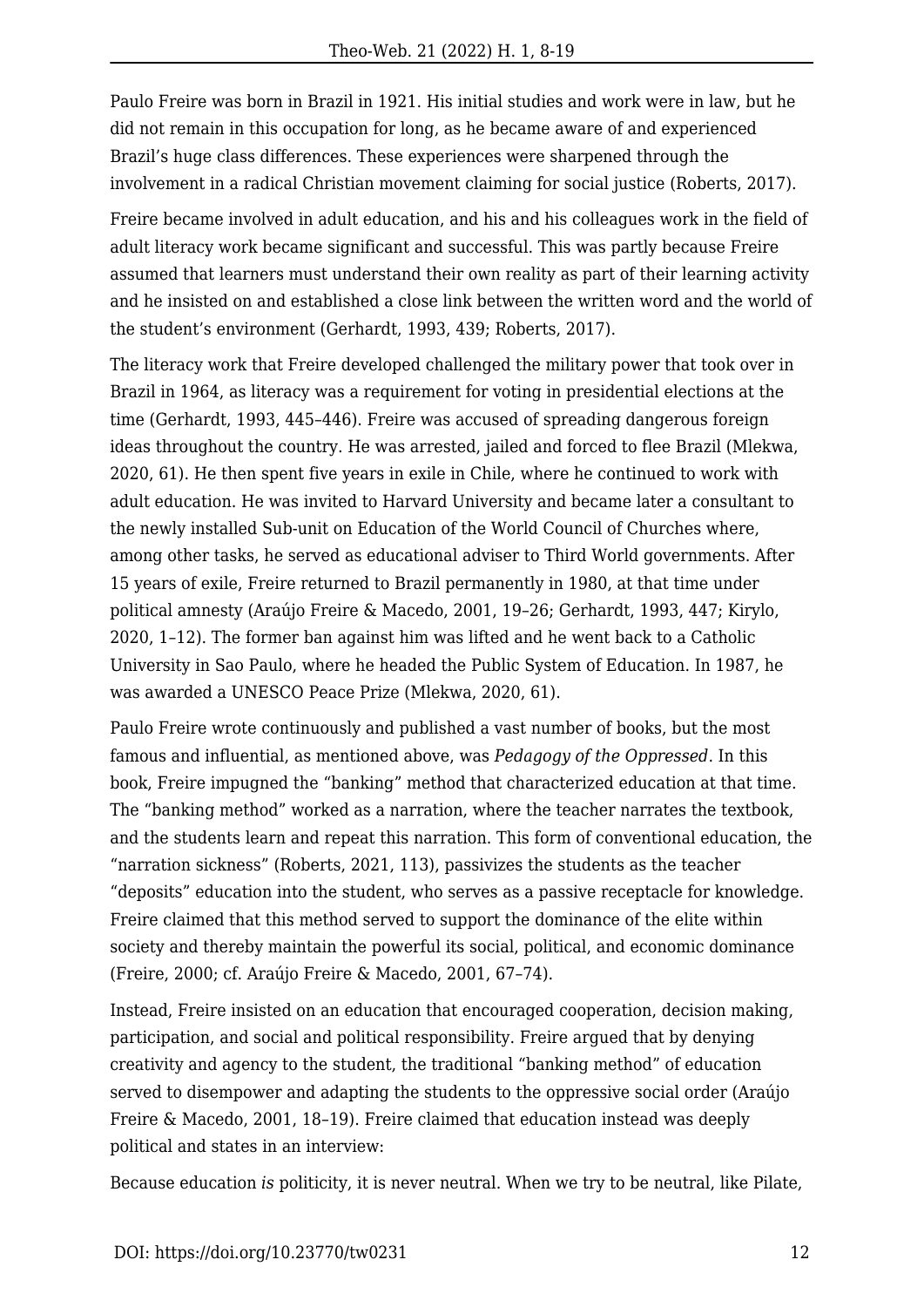we support the dominant ideology. Not being neutral, education must be either liberating or domesticating. (Freire, 1985, 17)

However, Freire acknowledged that this kind of education is demanding, and stated further:

Many issues and questions arise from this understanding of the act of education. For example, it suggests that we as teachers constantly asking questions of ourselves and of our students, to create a spirit in which we are certain by not being certain of our certainties. To the extent that we are not quite sure about our certainties, we begin to "walk toward" certainties. (Freire, 1985, 17)

In the quote above we can see how Freire addressed issues of certainty and argued that we should be a little less certain than we appear to be. He also suggested that our certainties should be *provisional,* stating:

… to be absolutely certain, as if the certainty of today were the same as that of yesterday and will continue to be the same as that of tomorrow (Freire, 1997, 30–31).

#### **4 Paulo Freire and the Concept of Ambiguity**

As mentioned above, Freire was inspired by existentialist philosophy and there are references in Freire's thinking to several of the existentialists, such as Sartre, Jaspers, and Buber (Roberts, 2020, 136), which is notable in the citations given above. As also claimed by Roberts (2005, 2020, 138), the concept of ambiguity is important in Freire's work and the influences of de Beauvoir's philosophy and ethics are salient. The point of departure for Freire here is the notion of *humanization* (cf. Roberts, 2020, 138). As humans, we exist both *in* and *with* the world "as a creative and re-creative being, who, through work, constantly alters reality" as expressed in Freire's work (Araújo Freire & Macedo, 2001, 95). To be human is also to exist as an ethical being, with consequences on deciding how to act in the world. Thus, as the world is constantly changing, we can never be certain of what will happen as we act in the world, "as if the certainty of today were the same as that of yesterday" (Freire, 1997, 30–31). Thus, Freire argued that reality is "not motionless, static, compartmentalized, and predictable," but "a process undergoing constant transformation" (Freire, 2000, 71). Also, Freire insisted that we, as human beings, are *social beings* and our formation is dependent on relationships with others, which echoes de Beauvoir. As our relationship with others is a key question, education becomes key, and for Freire this is to educate for a better world (cf. Roberts, 2020, 141). Here, Freire argued for a dialogical model as part of a humanizing education. Through this way of educating, where knowledge emerges through inquiry and critical investigators in dialogue with the teacher, students will develop as humans with relations *in* and *with* the world (Araújo Freire & Macedo, 2001, 9–10, 67–79).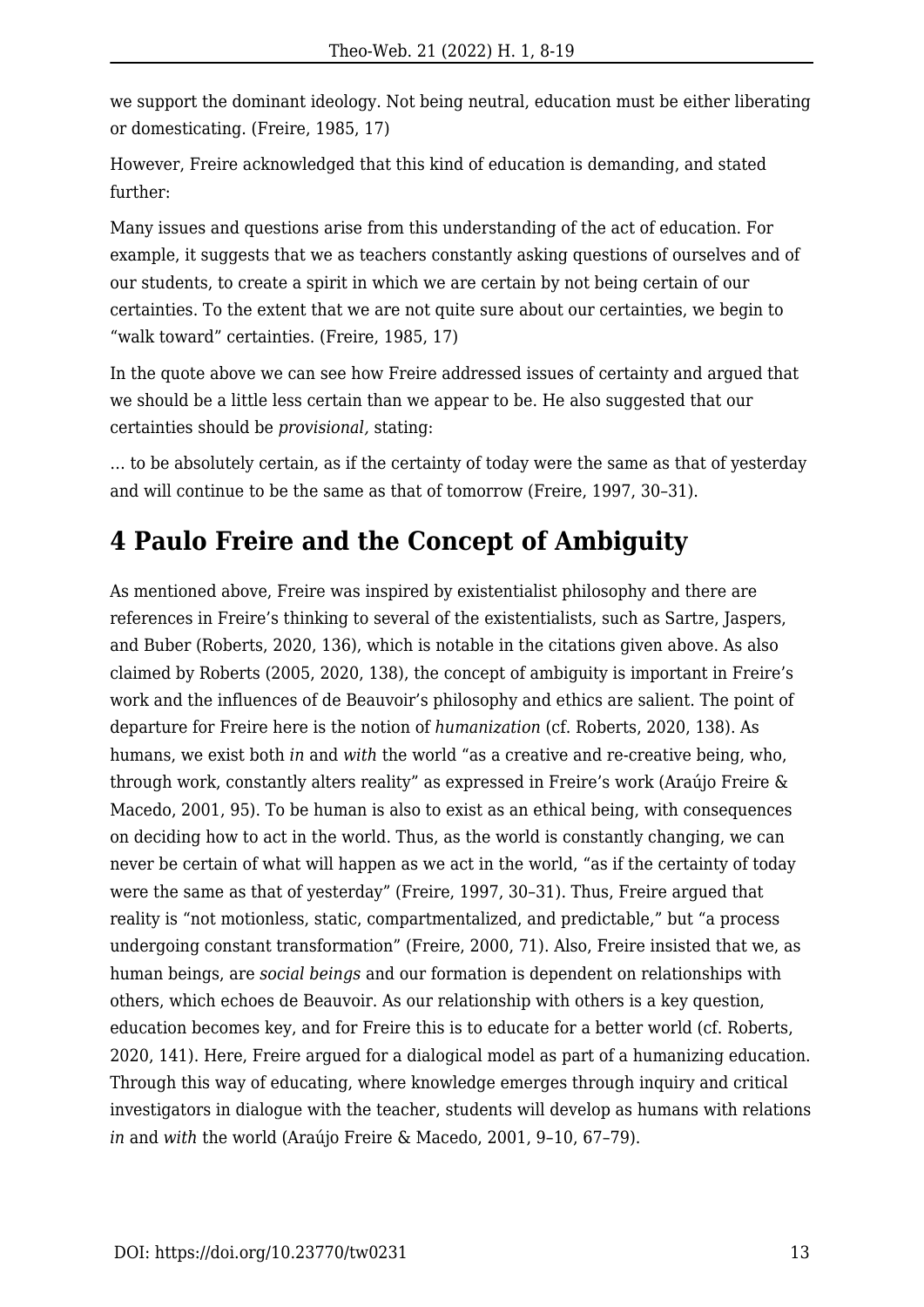As suggested by Roberts (2020, 141), Freire tried to qualify the concept of ambiguity, through comparisons with other models of education. We have seen this above in references to the conventional way of teaching, the "banking model", which Freire sharply criticized and perceived as mechanistic, static, naturalistic, and transformed students into receiving objects (Araújo Freire & Macedo, 2001, 72).

In Freire's view, education should bring about social transformation, and in order to make this happen, teachers need to "remain open, humble, and ever ready to learn as we make our way in the world" and form real relations in dialogue with the students (Araújo Freire & Macedo, 2001, 67–79; Mlekwa, 2020, 63; Roberts, 2020, 14). Freire expressed his view as follows:

[...] a teacher is professional, one who must constantly seek to improve and to develop certain qualities or virtues, which are not received but must be created. The capacity to renew ourselves everyday is very important. It prevents us from falling into what I call "bureaucratization of mind". I am a teacher. (Freire, 1985, 15)

Here we can also see the influences of existentialist thinking in expressions of teachers "recreating" themselves with virtues not "received but must be created".

During Freire's later years, he became critical of neoliberal trends in education that started to emerge during the 1980s and 1990s (Roberts, 2020, 141). Freire described neoliberalism as knowledge for industrial productivity and stated that "A critical reading of the world implies the exercise of curiosity and the ability to challenge in order to know how to defend oneself from the traps ideologies will place along the way" (Freire, cit. in Jackson, 2007, 204). Freire argued that education had come to pure training and to adopt students to global competitiveness, leaving little space for creativity (Jackson, 2007; cf. Giroux, 2021, 296). Freire stated:

I see as dangerous the possibility of education collapsing into technique, of being transformed into mere technique, into a practice that loses sight of the question of dreaming, the question of beauty, the question of being, the question of ethics. (Freire, 2014, 25)

Here Freire emphasized the question of ethics, something that de Beauvoir had worked on in her *Ethics of Ambiguity*, and the convergence between de Beauvoir and Freire is striking.

Paulo Freire died suddenly of a heart attack in 1997. His work, which contains themes of oppression and liberation in education, and his educational work was – and as many have argued, still is – visionary in its attempt to bring about social transformation in unequal societies all over the world (see, e.g., work in Kirylo, 2020). Henry Giroux, $1$  one of the leading theorists in the field of critical education wrote:

1) <https://www.henryagiroux.com/>[2021-12-09].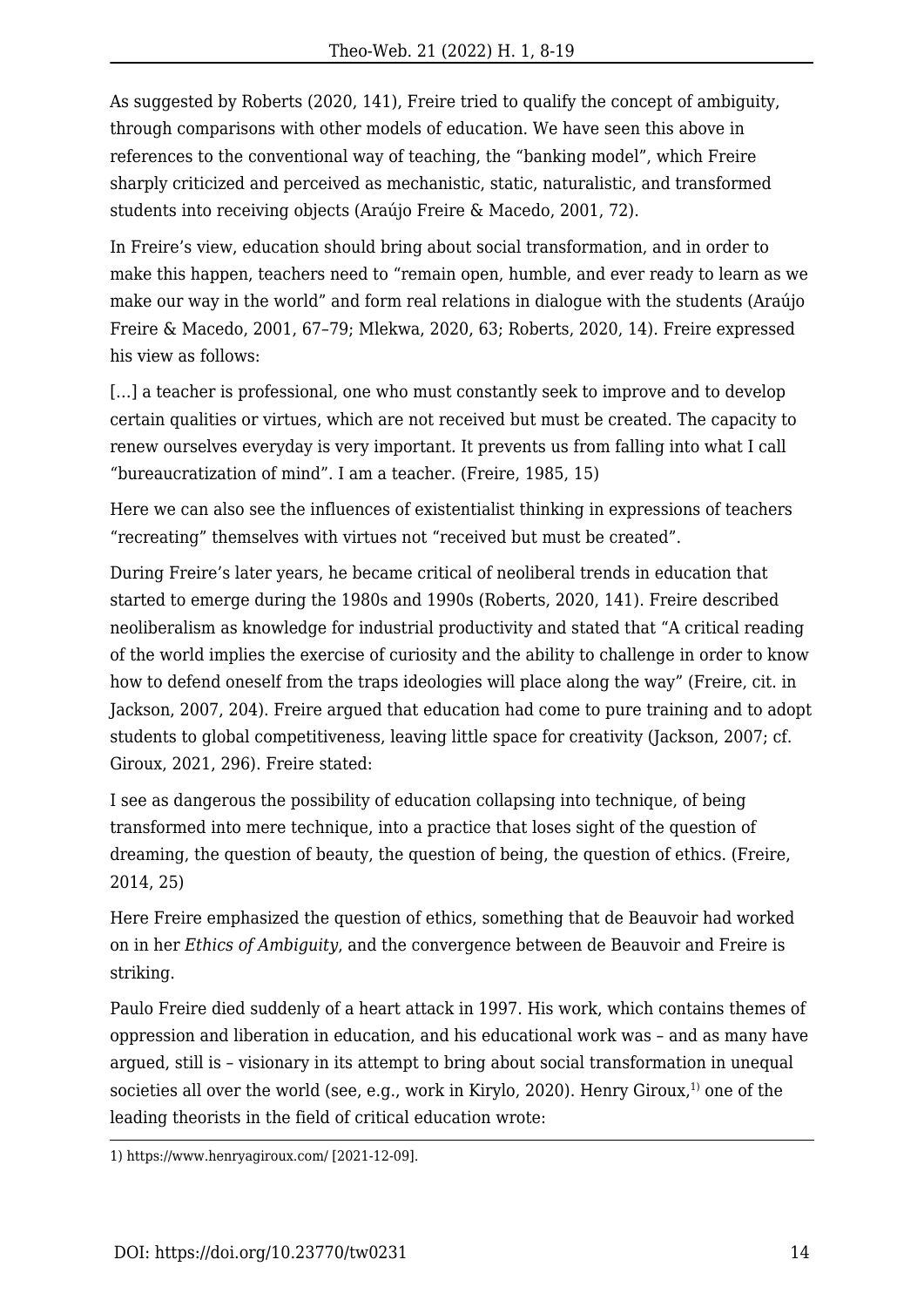Freire's pedagogy and politics of hope are, given his remarkable prescience, a model for articulating education and politics to actions that speak to the struggles and promises of these times. (2021, 286)

The relevance of Freire's work is also discussed in recent published books and articles, since it was 100 years since he was born (in 1921). Freire's ideas are also currently hotly debated in Brazil. Soon after taking over the presidency in January 2019, the Bolsonaro Administration continued its battle against the status of Paulo Freire. One member of Bolsonaro's party introduced a bill in Congress to strip Freire of the honorary title he received in 2012: "the patron of Brazilian education". Attacks on Freire are common in Brazil and form part of the cultural wars driven by Bolsonaro's right-wing regime (Waisbord, 2020). Thus, Freire's thinking is still influential and debated, and also inspiring to many. This will be the motif for the concluding part of this essay.

#### **5 Education "in our times" and Ambiguity**

In *The Ethics of Ambiguity*, Beauvoir declared the human condition to be ambiguous. This is emphasized by Freire in most of his work as well, not least in *Pedagogy of the Oppressed*. Both de Beauvoir and Freire argued that humans are separate, but deeply connected to each other. Every human is a unique subject and object for others, both free and unfree and creative, not as things or objects to own. As an educationalist, Freire saw how a "banking teaching" makes people unfree, oppressed, and uncreative. Moreover, both de Beauvoir and Freire argued that the conditions of humans in the world are ambiguous.

However, the question must be asked again: Are de Beauvoir's ethics and the educational ideas of Freire relevant for today's world and education "in our times"?

Here I want to draw on research and, in accordance with the researchers mentioned above, claim that it is relevant to rethink both de Beauvoir's and Freire's work in today's world, a world that the sociologists Ulrich Beck and Anthony Giddens described as a "risk society". Beck and Giddens claimed that the scale and potential for catastrophe in such a "risk society" is increasing, there is a loss of faith in experts and science, and there are increasingly competing knowledge claims (erosion of expert consensus) (cf. Baxter, 2020). We can actually see all of this happening. The world is characterized by hypercapitalism, digitalization (sometimes digital oppression), secularization, commercialization, migration, and climate change, which some researchers claim is changing mindsets, ethics, morals, and lifestyles, and contributing to fragmented knowledge of the world (Pring, 2018).

Education is also challenged by large transformations in educational governance (Ball, 2017, 2018).

As a larger background to current changes in education, neoliberalism stands as a policy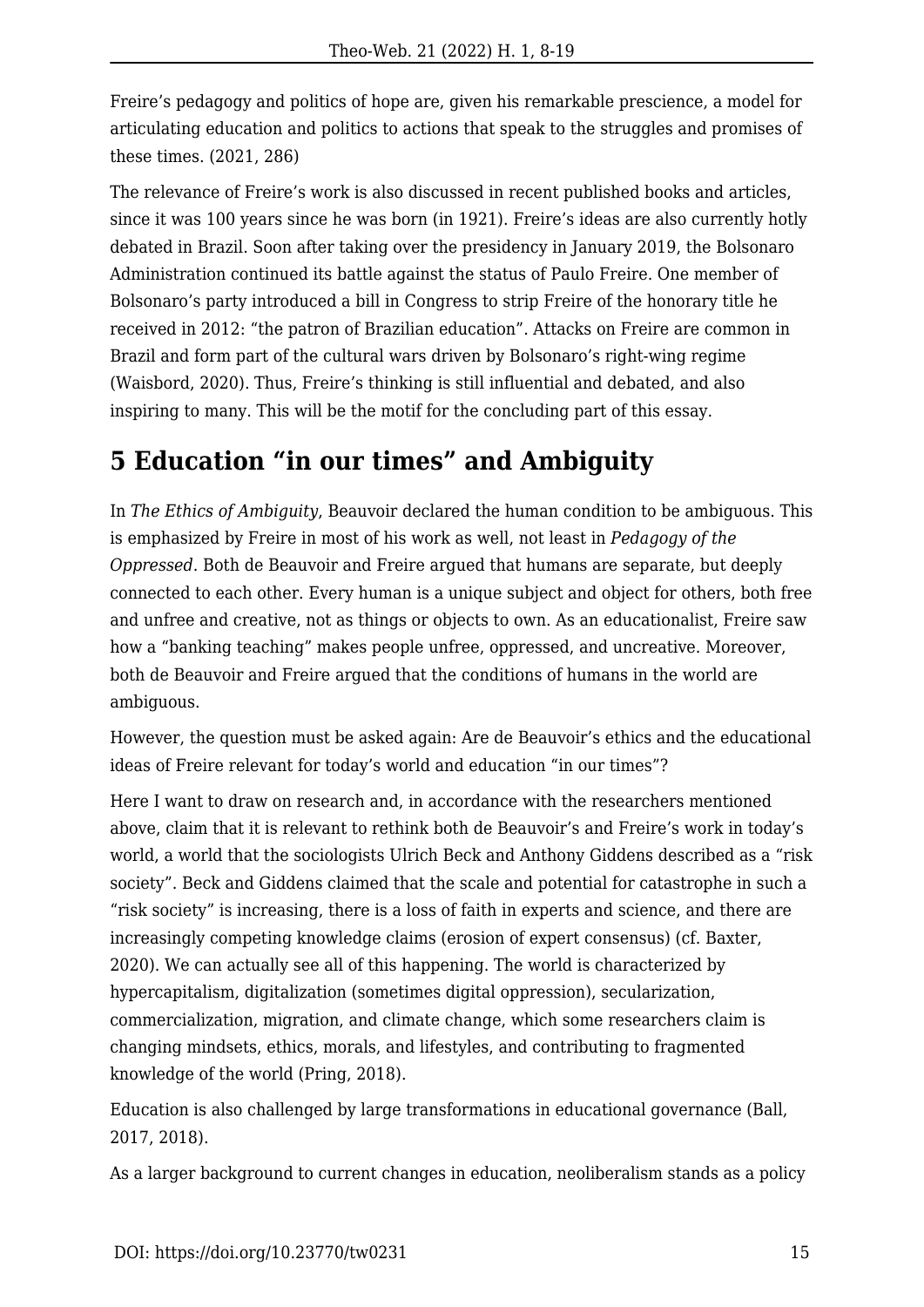model that seeks to transfer control of economic factors to the private sector from the public sector. It tends towards free-market capitalism and away from government spending, regulation, and public ownership and prescribes a minimal amount of government interference in the economic issues of individuals and society. The neoliberal theory is characterized by the belief that continued economic growth will lead to human progress, confidence in free markets, and an emphasis on limited state interference (Thorsen, 2010).

The neo-liberal theory and its world view are affecting lifestyles all over the world, creating larger economic gaps between poor and rich, breeding vulnerability, and creating a precariat of people on the move in search for jobs and better living conditions (Palumbo & Scott, 2019). The discourses and practices of neoliberalism have been at work on and in schools at least since the 1980s to appropriate the new moral order of schooling and education, and to produce the new student who is appropriate to, and appropriated by, the neoliberal economy (Biesta, 2007; Davies & Bansel, 2007). In his critique of the neo-liberal way of education, Peters argued, "We are told, in no uncertain terms, what makes us happy, and products and services are marked aggressively by those seeking to sell their version of the good life to us" (2020, 135). As Roberts further argued, the kind of education embodied within the new-liberal regime is characterized by "exaggerated certainties" (2020, 134), which is opposite to that reflected in the thinking by de Beauvoir and Freire. The certainties in education in the neo-liberal regime and referred to by Peters are initiatives such as evidence-based education, "brain-based" education, and the discourse on the absolute importance of new technologies for children in classrooms (Peters, 2020, 135).

I argue that it is precisely in these times that educationalists must ask, "What does it mean to be human?", "What does it mean to live a good life?", "How can education contribute to living well?", "Who should be educated and how?", "What forms of education and curriculum do I as a teacher want to teach?", and if the answer to the previous question is "justice", "What is justice and how can I teach it?" As we have seen, Simone de Beauvoir and Paulo Freire critically engaged in these issues and provided interesting insights for further thinking on ethics, social justice, and the ambiguity in our lives not only as themes for Ethics or Religious Education but as task for the whole school.

## **6 Conclusion**

The concept of *ambiguity* belongs to an existentialist tradition, outlined above with a starting point in the publication *The Ethics of Ambiguity* by Simone de Beauvoir (1947/2018). In de Beauvoir's understanding, the concept of ambiguity is central, as it describes the human condition. Thus, de Beauvoir outlined an ontology and an ethics with an approach that humans are part of this world as situated subjects, both free and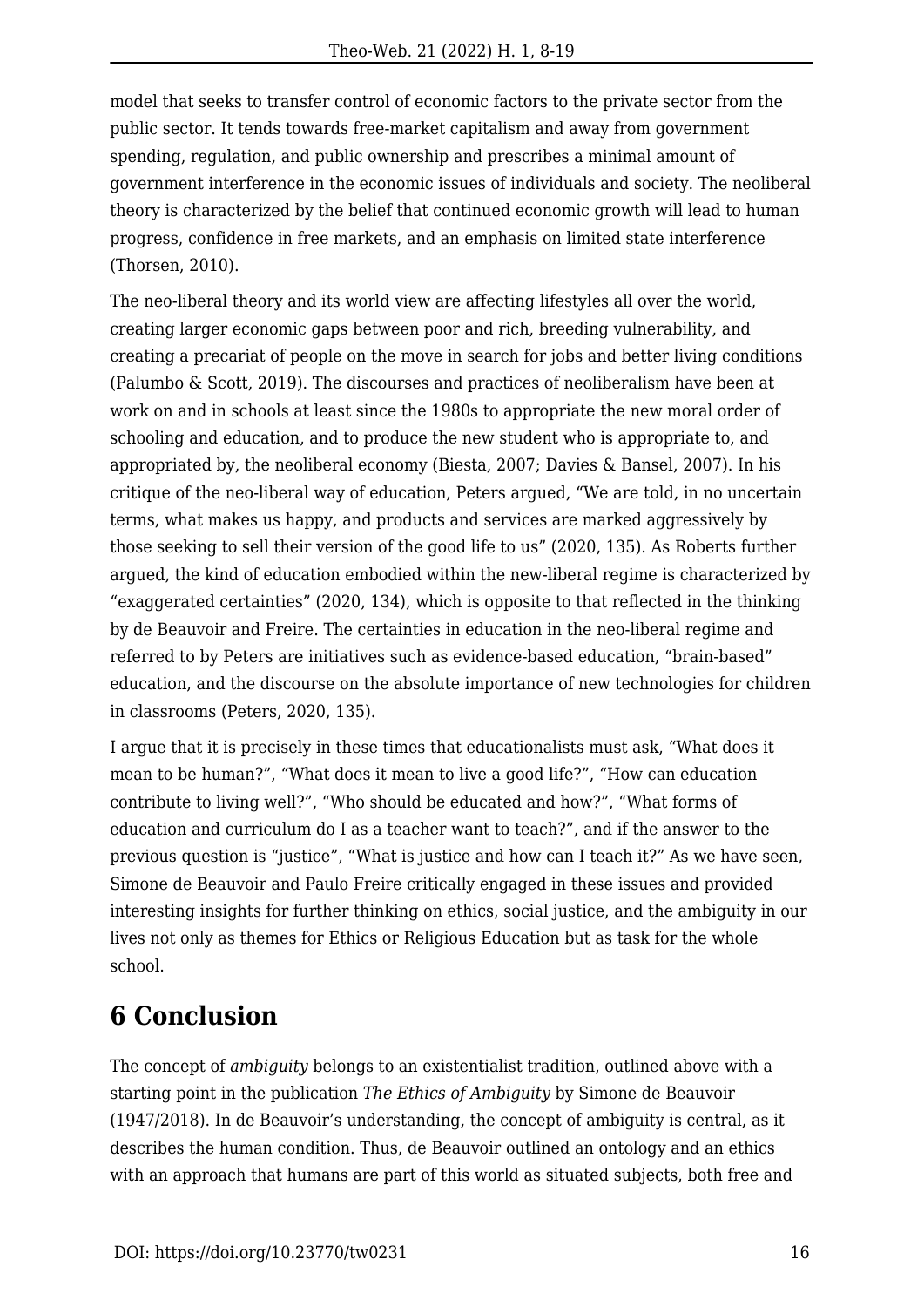unfree to choose (de Beauvoir, 1947/2018). Moreover, the ethics of ambiguity builds on relations and a focus on the Other; the Other is you and you are the Other. De Beauvoir's ethical claim is to start with the people next to you and so is Freire's way of reflecting on education in his work, not the least in *Pedagogy of the Oppressed*. Thus, both de Beauvoir and Freire are deeply concerned with our attitudes towards life and our engagement with other people and how to live our lives.

The concept of ambiguity and the ethics developed by Simone de Beauvoir and influencing Paulo Freire's educational strategies provides an example of outlooks of life that might be useful for students and student teachers, not least in an understanding of human lives, when discussing moral issues, ethics and values, and also useful when working with critique of religions and different truth claims.

I end this essay with a comment about and from a young student, from the book *Sophie's World:*2)

At school she had trouble concentrating on what the teacher said. "They seem to talk about unimportant things. Why couldn't they talk about what a human being is – or about what the world is and how it came into being?"

Young students like Sophie remind us that teachers need to join in a dialogue with students on their life experiences, as Paulo Freire insisted, and on ethics and the ambiguity of life, as claimed by de Beauvoir. Uncertainties and indeterminacy are not supposed to be the outcomes of reasoning and teaching. However, as noted by de Beauvoir as well as Freire, human existence cannot be devoid of ambiguities. This requires constructive educational approaches.

#### **References**

- Araújo Freire, A. M. & Macedo, D. (ed.) (2001). *The Paulo Freire Reader.* New York: Continuum.
- Ball, S. J. (2017). *The Education Debate*. London: Policy Press.
- Ball, S. J. (2018). Commericalising education: profiting from reform! *Journal of Education Policy*, 33:5, pp. 587–589, DOI: 10.1080/02680939.2018.1467599.
- Barros, S. (2020). Paulo Freire in a Hall of Mirrors. *Educational Theory*, 70(2), pp. 15–169.
- Baxter, J. (2020). Health and Environmental Risk. *International Encyclopedia of Human Geography.* Science Direct.
- de Beauvoir, S. (1947/2018). *För en tvetydighetens moral* (*The Ethics of Ambiguity*). Göteborg, Sweden: Daidalos.

<sup>2)</sup> *Sofies värld* (*Sofie's World*) was written by the Norwegian author Jostein Gaarder and published originally in 1991. It was the world's best-selling book in 1995. The novel is subtitled "Novel on the History of Philosophy". Thanks to Rosemary Laoulach (2021, p. 265) for reminding me of this book.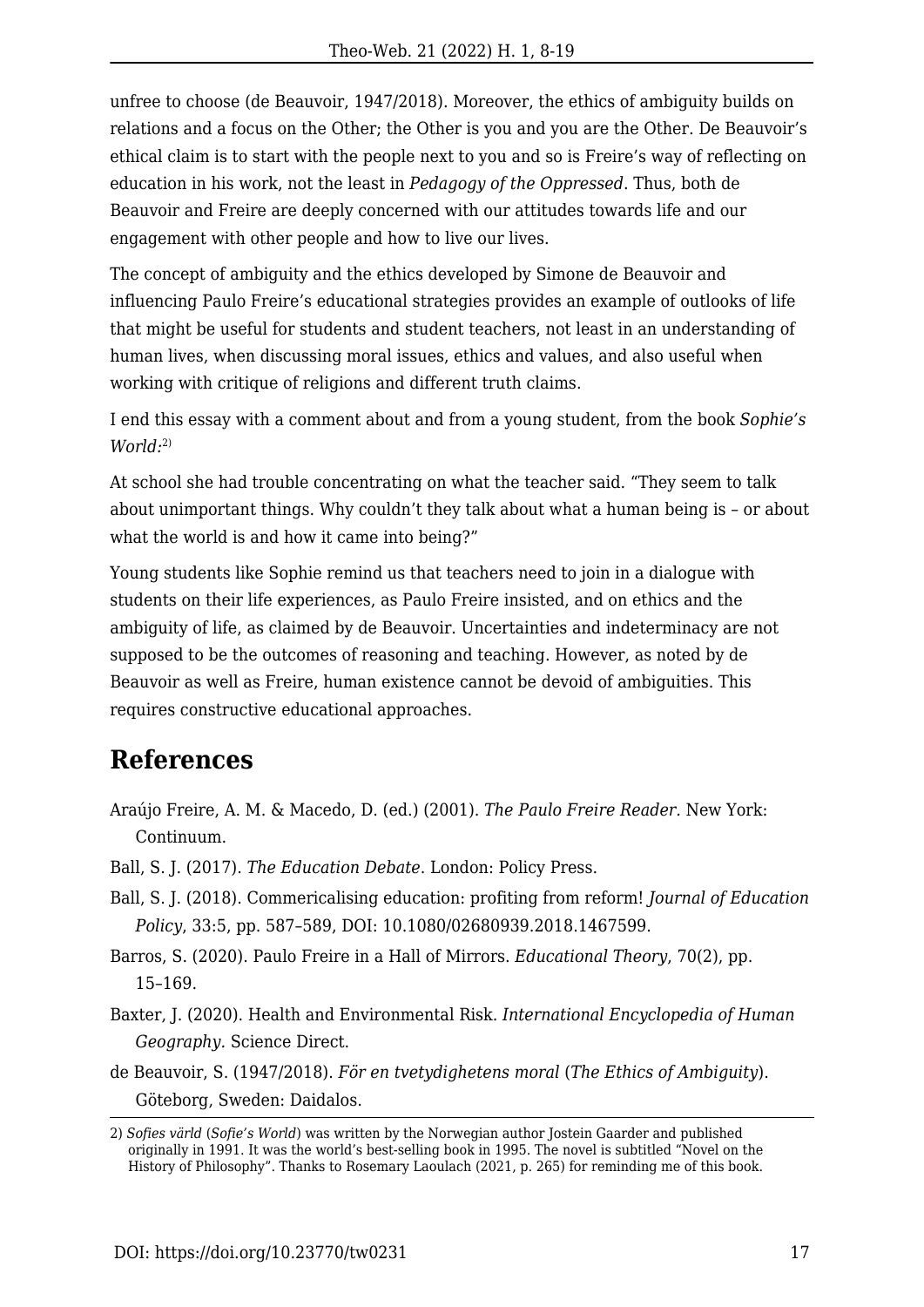de Beauvoir, S. (1949/2015). *The Second Sex.* Vintage Classics.

- Biesta, G. (2007). Why ''What Works'' Won't Work: Evicence-Based Practice and Democratic Deficit in Educational Research. *Educational Theory*, 57(1), pp. 1-22.
- Cemiloglu, N. (2019). "Flaschenpost" from the past: The Critical Utopian Pedagogies of Ernst Bloch and Paulo Freire*. Temmuz*, 12(2), pp. 187–204.
- Daigle, C. (2014). The Second Sex as Appeal. The Ethical Dimension of Ambiguity. *philoSOPHIA,* 4(2), 197–220.
- Daigle, C. & Renée, L. (2015). Performing Philosophy: Beauvoir's Methodology and its Ethical and Political Implications. *Janus Head*, 14(2), pp.71–86.
- Davies, B. & Bansel, P. (2007). Neoliberalism and education. International Journal of Qualitative Studies in Education, 20(3), pp. 247–259.
- Freire, P. (1985). Reading the World and Reading the Word: An Interview with Paulo Freire. *Language Arts*, 62(1), Making Meaning, Learning Language, pp. 15–21.
- Freire, P. (2000). *Pedagogy of the Oppressed.* With an introduction by Donaldo Macedo. New York: Continuum.
- Freire, P. (2014). *Pedagogy of Solidarity.* Walnut Creek, California: Left Coast Press.
- Gaardner, J. (2008). *Sofies värld* [Sofie's World]. Stockholm, Sweden: Rabén & Sjögren (in Swedish).
- Giroux, H. A. (2021). Paulo Freire's Pedagogy of Hope revisited in Turbulent Times. *Postcolonial Directions in Education*, 10(2), pp. 280–304.
- Gothlin, E. (2018). Inledning. In S. de Beauvoir (1947/2018) *För en tvetydighetens moral* (*The Ethics of Ambiguity*), pp. 11–32. Göteborg, Sweden: Daidalos. In Swedish.
- Green, R. M. & Green, M. J. (2011). Simon de Beauvoir: A Founding Feminist's Appreciation of Kirkegaard. In J. Stewart (ed.), *Kirkegaard and Existentialism.* Farnham: Ashgate.
- Holst, J. D. (2006). Paulo Freire in Chile, 1964–1969: Pedagogy of the Oppressed in its sociopolitical context. *Harvard Educational Review*, 76(2), pp. 243–270.
- Jackson, S. (2007). Freire Re-Viewed. *Educational Theory,* 57(2), pp. 199–213.
- Kirylo, J. D. (ed.), 2020). Reinventing Pedagogy of the Oppressed. Contemporary Critical Perspectives. London: Bloomsbury Academic.
- Laoulach, R. (2021). Should Philosophy Be the Tool for Inquiry-Based Learning in Religious Education? *Religion &Education*, 48(3), pp. 265–283, DOI:10.1080/15507394.2021.1932399.
- Mlekwa, V. M. (2020). Adult Literacy Education for Conscientization: The Life and Legacy of Paulo Freire Revisited. *Papers in Education and Development*, 38 (1), pp. 59–69. <http://www.journals.udsm.ac.tz/index.php/ped/article/view/3784/3491>.
- Palumbo, A. & Scott, A. (2019). *Remaking Market Society. A Critique of Social Theory and Political Economy in Neoliberal Times.* London: Routledge.